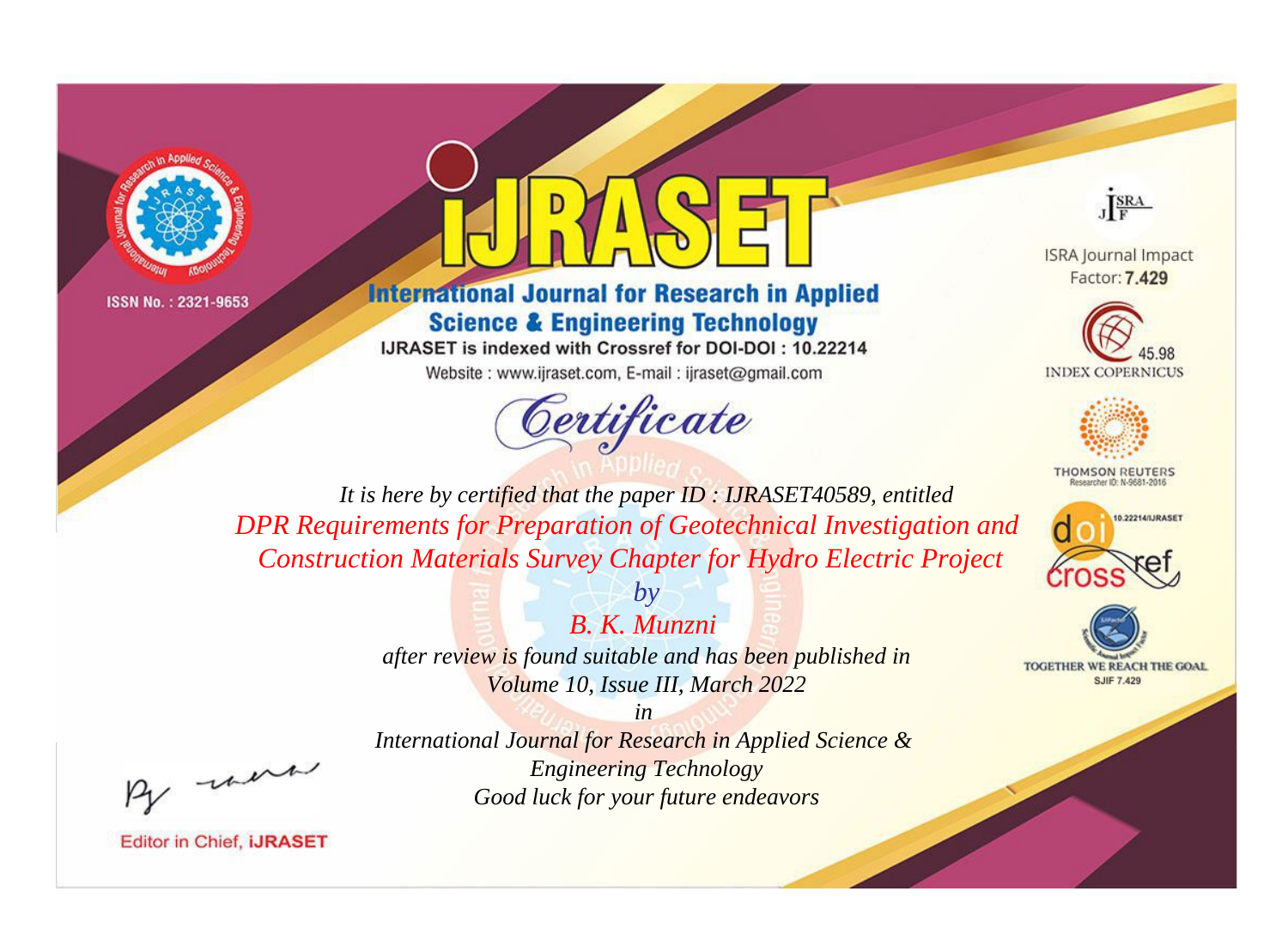



**International Journal for Research in Applied Science & Engineering Technology** 

IJRASET is indexed with Crossref for DOI-DOI: 10.22214 Website: www.ijraset.com, E-mail: ijraset@gmail.com





**ISRA Journal Impact** Factor: 7.429





**THOMSON REUTERS** 



TOGETHER WE REACH THE GOAL **SJIF 7.429** 

*It is here by certified that the paper ID : IJRASET40589, entitled DPR Requirements for Preparation of Geotechnical Investigation and Construction Materials Survey Chapter for Hydro Electric Project*

> *by Lalit Kumar Solanki after review is found suitable and has been published in Volume 10, Issue III, March 2022*

, un

*International Journal for Research in Applied Science & Engineering Technology Good luck for your future endeavors*

*in*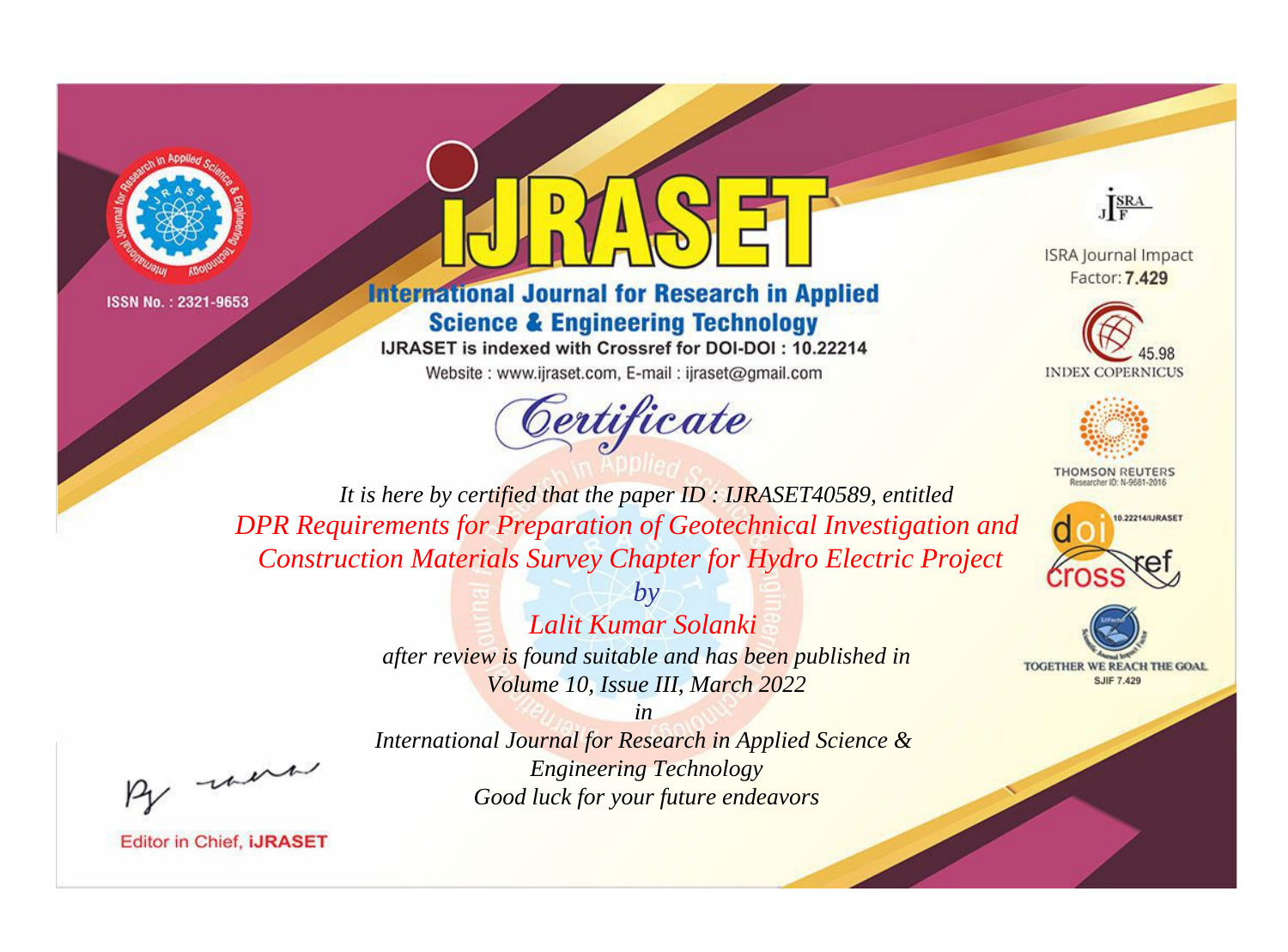



**International Journal for Research in Applied Science & Engineering Technology** 

IJRASET is indexed with Crossref for DOI-DOI: 10.22214 Website: www.ijraset.com, E-mail: ijraset@gmail.com



JERA

**ISRA Journal Impact** Factor: 7.429





**THOMSON REUTERS** 



TOGETHER WE REACH THE GOAL **SJIF 7.429** 

It is here by certified that the paper ID: IJRASET40589, entitled DPR Requirements for Preparation of Geotechnical Investigation and **Construction Materials Survey Chapter for Hydro Electric Project** 

> after review is found suitable and has been published in Volume 10, Issue III, March 2022

> > $in$

 $b\nu$ 

 $S$   $K$   $Jain$ 

International Journal for Research in Applied Science & **Engineering Technology** Good luck for your future endeavors

were